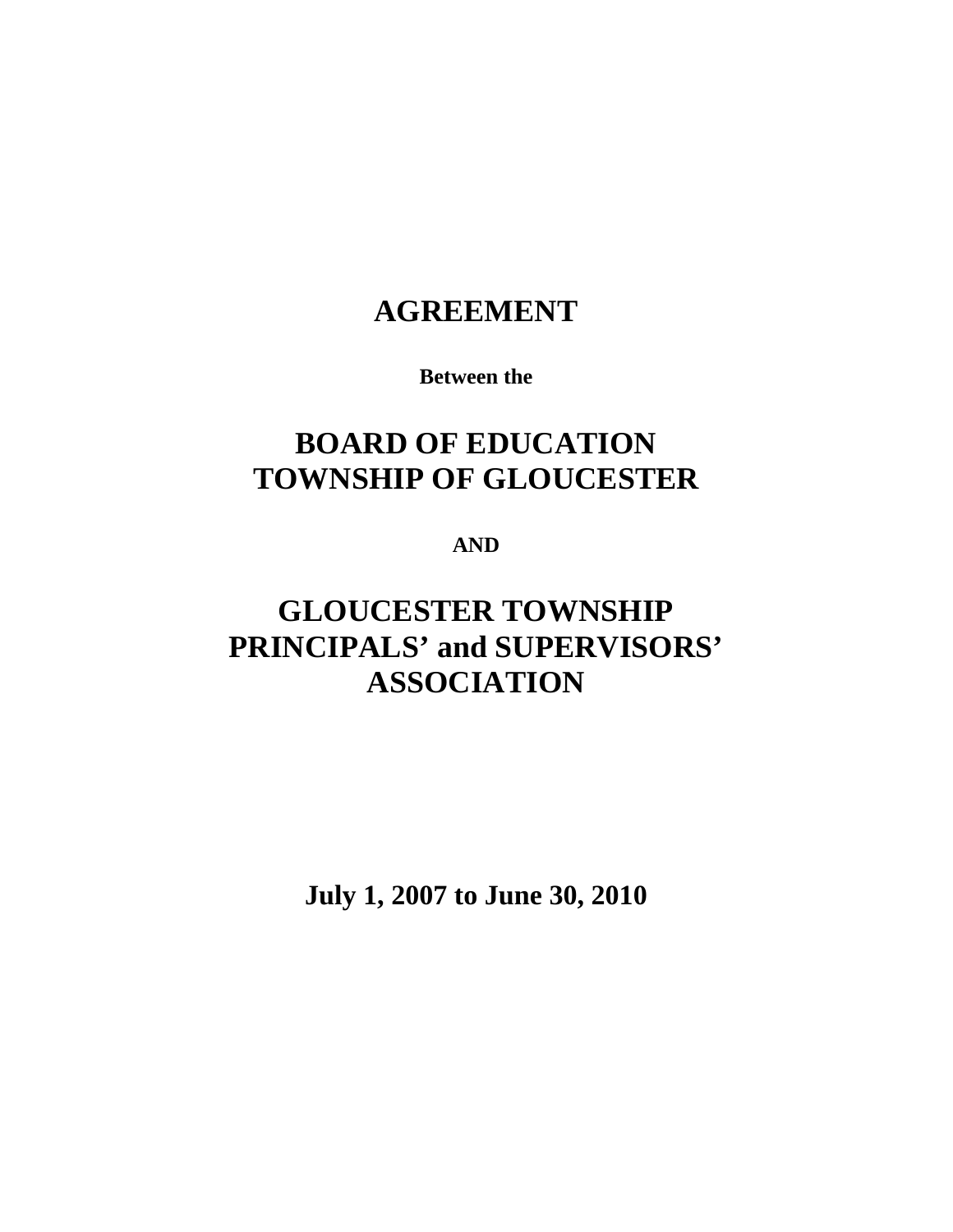#### **ARTICLE I**

#### **RECOGNITION**

Pursuant to Chapter 303 and Chapter 123, Public Laws of New Jersey in 1968 and 1974, the Board hereby recognizes the Gloucester Township Principals' Association as the exclusive and sole representative for collective negotiations concerning the terms and conditions of employment for all specified certificated personnel whether under contract, on leave, or employed by the Board as follows:

| Principal                  | Supervisors of Special Education |
|----------------------------|----------------------------------|
| <b>Assistant Principal</b> | <b>Curriculum Supervisors</b>    |

#### **ARTICLE II**

#### **MANAGEMENT TEAM STATEMENT**

We, members of the Gloucester Township Principals' Association, believe that our primary purpose in administering and supervising the public schools of Gloucester Township is to provide the optimum education of which we are capable for each child in attendance. To that aim, we administrators can only become more efficient and effective through joint participation with the Central Administrative Staff and the Board of Education at the management level.

We firmly believe and pledge that we 'as administrators' should and shall function as a team, harnessing our total knowledge and experience with that of the Board, working cooperatively and closely together to provide the best possible education for the children of Gloucester Township.

#### **ARTICLE III**

#### **GRIEVANCE PROCEDURE**

#### **A. Definition**

The term "grievance" means a complaint or claim that there has been an improper application, interpretation, or violation of any term or provision of this contract, administrative decisions, Board policy or state statute affecting a member or group of members.

#### **B**. **Purpose**

The purpose of this procedure is to secure, at the lowest possible level, equitable solutions to problems which from time to time may arise affecting employees. Both parties agree that these proceedings will be kept as informal and confidential as may be appropriate at any level of the procedure.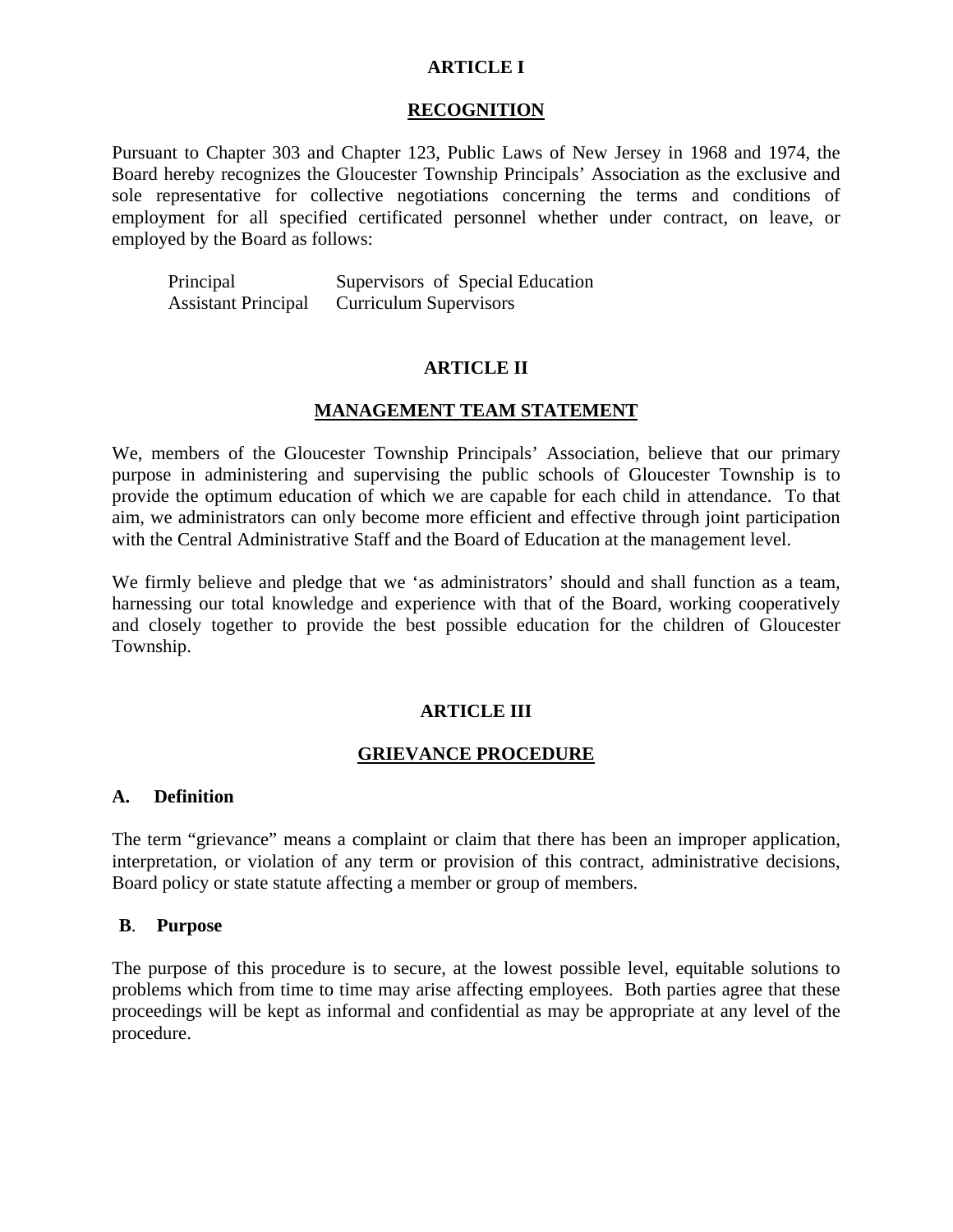## **C. Procedure**

## **1. Filing a Grievance**

A grievance may be filed by an individual member, a group of members or by the Association, either in its own name or as the representative of a group or class whose individual signatures shall not be necessary. Any grievance must be lodged at the proper initiating level within thirty (30) calendar days of the happening of the event.

## **2. Failure to Communicate a Decision**

Failure at any step to communicate the decision on a grievance within the specified time limitation shall enable the grievant to move the grievance to the next level. Failure to appeal an answer, which is unsatisfactory within the specified time limitations, shall be deemed to constitute an acceptance of such response as dispositive.

## **3. Informal Attempt to Resolve a Complaint**

An individual who has a complaint shall discuss it first with the Asst. Supt. /Instruction in an attempt to resolve the matter informally. However, if the complainant is the Association, the initial discussion shall be at the level of the Superintendent; and, in such event, if the problem is not resolved to the satisfaction of the Association within fourteen (14) calendar days after the conclusion of the discussion, the procedures prescribed in the subsections of this section shall become applicable.

## **4. Level One – Assistant Superintendent/Instruction**

If, as a result of the discussion, the matter is not resolved to the

Satisfaction of the complainant within seven (7) calendar days, he/she shall set forth the grievance in writing to the Asst. Supt./Instruction specifying:

- a. the nature of the grievance including specific citations of the contract, policy administrative decision or state statue alleged to be violated;
- b. the nature and extent of the injury, loss or inconvenience;
- c. the result of the previous decision;
- d. his/her dissatisfaction with the decisions previously rendered.

The immediate supervisor shall communicate his decision to the grievance in writing seven (7) calendar days of receipt of the written grievance.

## **5. Level Two - Superintendent of Schools**

The grievant, no later than seven (7) calendar days after receipt of the immediate supervisor's decision, may appeal this decision to the superintendent of Schools. The appeal to the Superintendent must be made in writing, reciting the matter submitted to the Asst. Superintendent/Instruction and his/her dissatisfaction with the decisions previously rendered, as specified above. The Superintendent shall attempt to resolve the matter as quickly as possible, but within a period not to exceed fourteen (14) calendar days. The Superintendent shall communicate his decision in writing to the grievant and the immediate supervisor.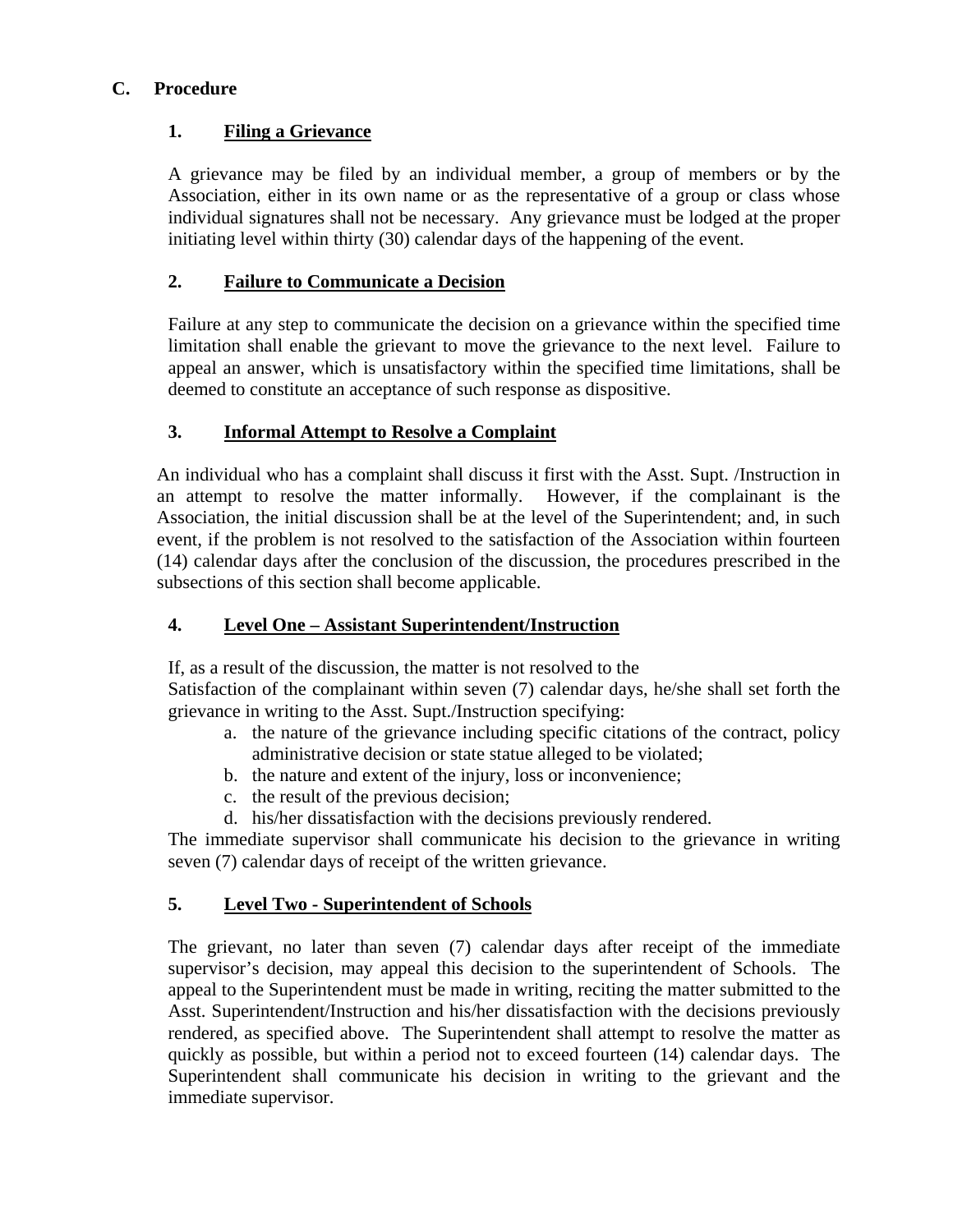## **Level Three – Board of Education**

If the grievance is not resolved to the grievant's satisfaction, he/she, no later than seven (7) calendar days after the receipt of the Superintendent's decision, may request a review by the Board of Education. The request shall be submitted in writing through the Superintendent, who shall attach all related papers and forward the request to the Board of Education. The Board, or a committee thereof, shall review the grievance and shall, at the option of the Board, hold a hearing with the grievant and render a decision in writing within thirty-five (35) calendar days of receipt of the grievance by the Board.

## **6. Right to Representation**

Any grievant may be represented at all stages of the grievance procedure by himself/herself, or at his/her option, by (a) representative(s) and/or attorney selected and approved by the Association. When a grievant is not represented by the Association in the processing of a grievance, the Association shall be notified, at the time of the submission of the grievance to the Superintendent, or at any later level, that the grievance is in process. The Association shall have the right to be present and present its position in writing at all hearing sessions held concerning the grievance, and shall receive a copy of all decisions rendered The Board and Association shall assure the individual freedom from restraint, interference, coercion, discrimination, or reprisal in presenting his/her appeal with respect to the grievance.

## **7. Separate Grievance File**

All documents, communications, and records dealing with the processing of a grievance shall be filed in a separate grievance file and shall not be kept in the personnel file of any participant.

## **8. Meetings and Hearings**

No meeting or hearing conducted under this procedure shall be public. The only parties in attendance shall be the parties in interest and the designated or selected representatives contemplated in this article.

## **D. Costs**

All costs shall be borne by the party incurring them.

## **ARTICLE IV**

## **SICK LEAVE**

A. Sick leave entitlement shall be as follows:

12 month employees receive 12 days per year 10 month employees receive 10 days per year

B. Employees contracted after July  $1<sup>st</sup>$  in any year shall have sick leave days credited based on the months of service.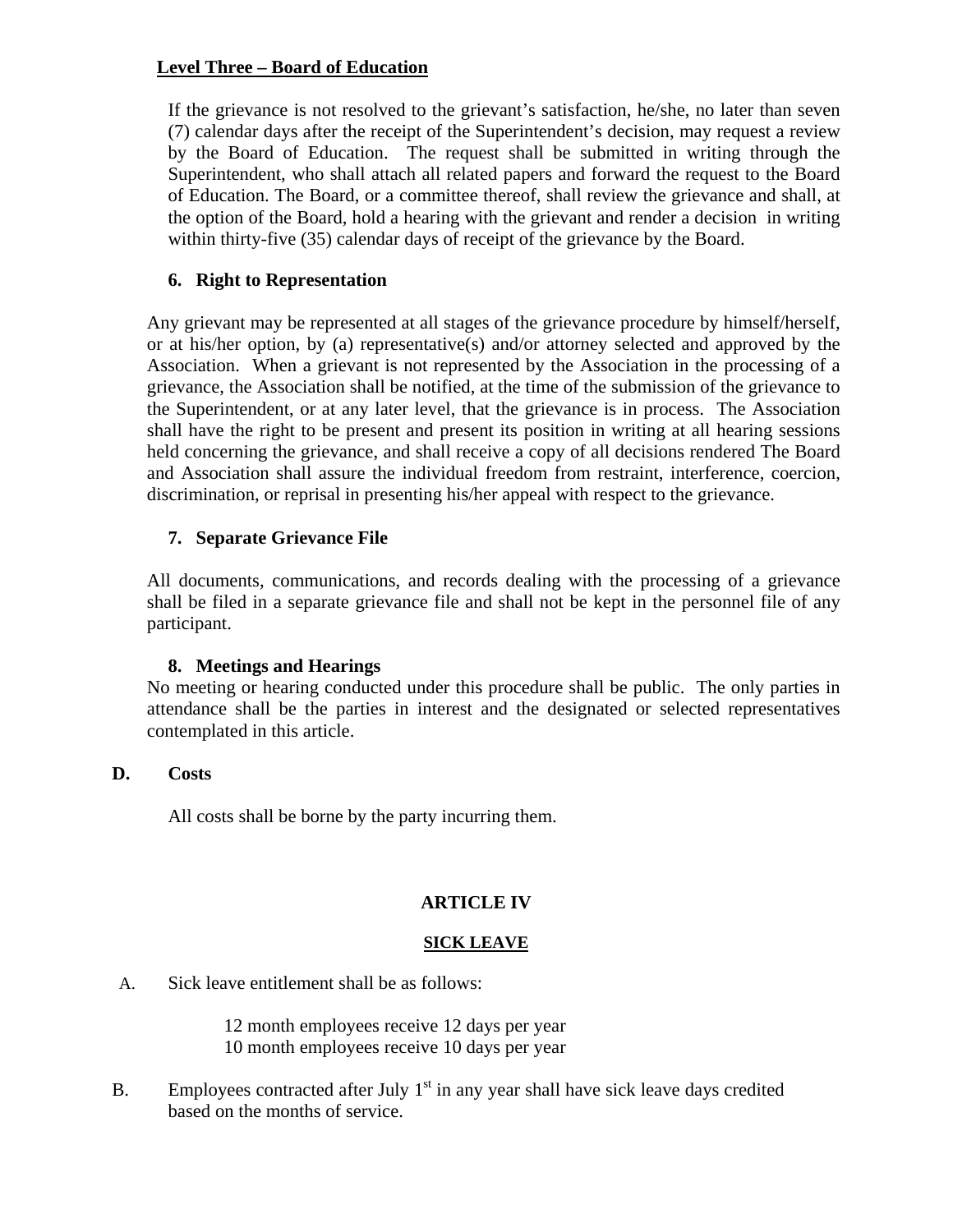#### **ARTICLE V**

#### **SALARIES**

A. 1. Effective July 1, 2007, each member will receive an increase of \$4,060 added to their 2006-2007 salary.

2. Effective July 1, 2008, each member will receive an increase of \$4,243 added to their 2007-2008 salary.

3.Effective July 1, 2009, each member will receive an increase of \$4,434 added to their 2008-2009 salary.

- B. An additional \$2500 shall be paid to any employee covered by this agreement who has an earned Doctorate Degree from an accredited university.
- C. Longevity stipends for years served in Gloucester Township shall be added to the base salary each year by the following increments:
	- $5$  to 9 years = an additional  $$500.00$
	- 10 to 14 years = an additional  $$1000.00$
	- 15 to 19 years = an additional  $$1500.00$
	- 20 years or more  $=$  an additional \$2000.00

## **ARTICLE VI**

## **TERMINATION PAY**

#### **A. Retirement**

- Upon retirement, payment for all accumulated unused sick leave days will be made at the rate of 50% of the daily teacher substitute rate in effect at the time of retirement, but shall not exceed \$15,000.
- In 2009-2010 the accumulated unused sick leave days will be paid at a rate of \$100.00 per day, but shall not exceed the maximum of \$15,000.

#### **B. Separation**

Upon separation from employment, the employee will receive payment for all unused vacation days, to be determined on a pro rata basis. Any such days will be paid at the current per diem rate.

#### **C. Death of the Employee**

Upon the death of the employee, all unused sick leave will be payable to his/her estate at the current district formula.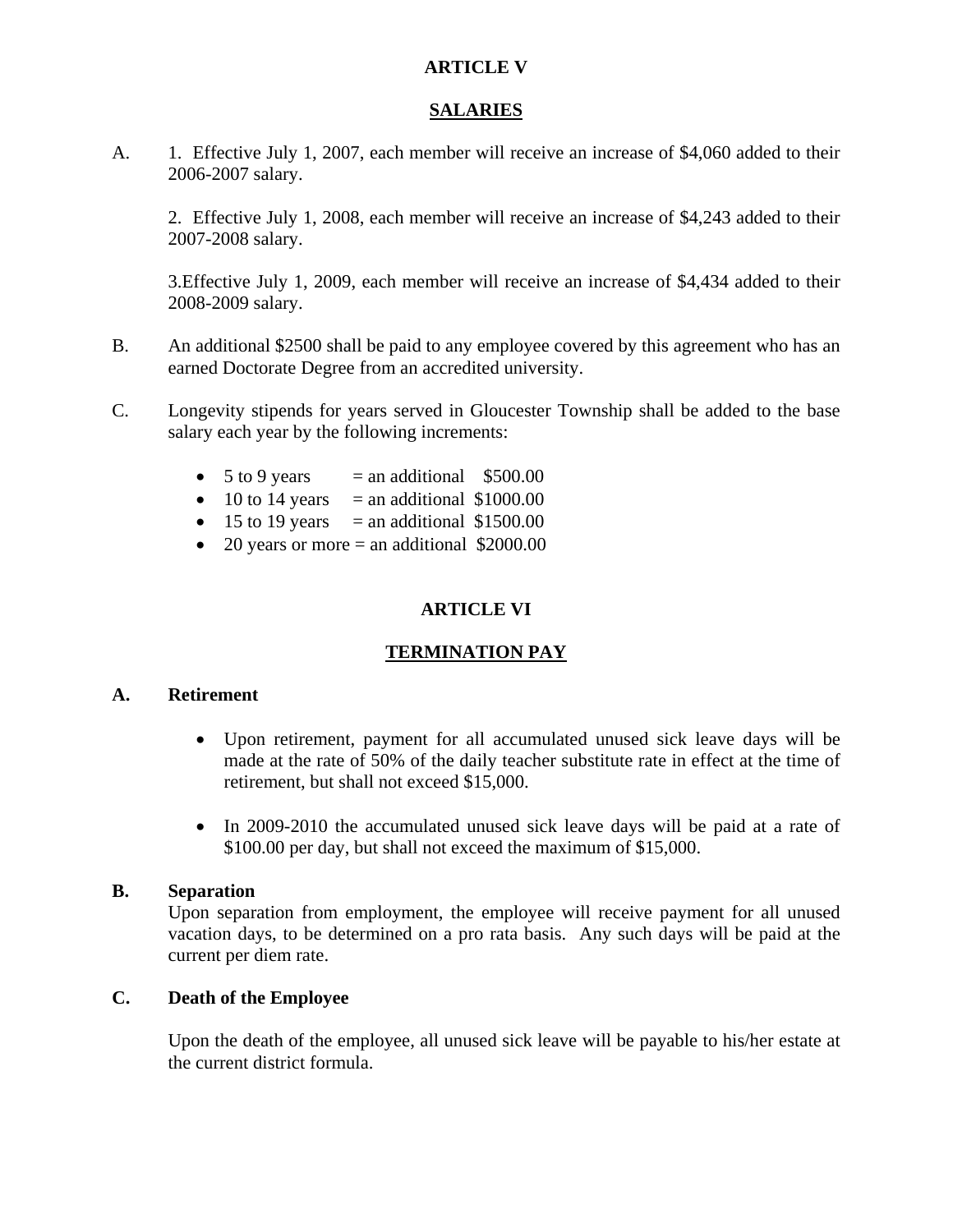## **ARTICLE VII**

## **LEAVES OF ABSENCE**

Employees shall be entitled to the following leaves of absence during a school year:

- 1. Two (2) personal leave days will be granted with proper notice and proper approval as established by the Superintendent, except in cases of emergency.
- 2. Professional leave days as requested and approved by the Superintendent.
- 3. Sabbatical leave as requested and approved by the Superintendent.

#### **ARTICLE VIII**

#### **WORK YEAR HOLIDAYS/VACATIONS**

A. During the term of this contract the following days be designated as holidays:

| Fourth of July         | December $24^{th}$      |
|------------------------|-------------------------|
| Columbus Day           | December $25th$         |
| Labor day              | January 1 <sup>st</sup> |
| Veterans' Day          | Martin Luther King Day  |
| Thanksgiving Day       | President's Day         |
| Day after Thanksgiving | Good Friday             |
| <b>Easter Monday</b>   | <b>Memorial Day</b>     |
|                        |                         |

Offices will be closed from Dec.  $24<sup>th</sup>$  through January  $1<sup>st</sup>$ .

- B. Vacation days will be granted as follows:
	- 1. 21 days per year as scheduled with and approved by the Superintendent for up to 25 years service in education.
	- 2. 25 days per year, as scheduled and approved by the Superintendent, following 25 years of service, of which at least fifteen (15) years must be in Gloucester Township.
	- 3. Employees contracted after July  $1<sup>st</sup>$  in any year shall have the first vacation allotment pro-rated based upon months of service.
	- 4. 10 month employees are not eligible for vacation days.
	- 5. Any employee governed by this agreement shall be permitted to carry a maximum of three (3) vacation days into the next calendar year. These carryover days must be used by the end of the allowable vacation period in August of the next calendar year. These carryover days must be scheduled with and approved by the Superintendent, as do all other vacation days.
- C. Work Year:
	- 1. The work year for 12 month employees shall be July 1 to June 30.
	- 2. The work year for 10 month employees shall be September 1 to June 30.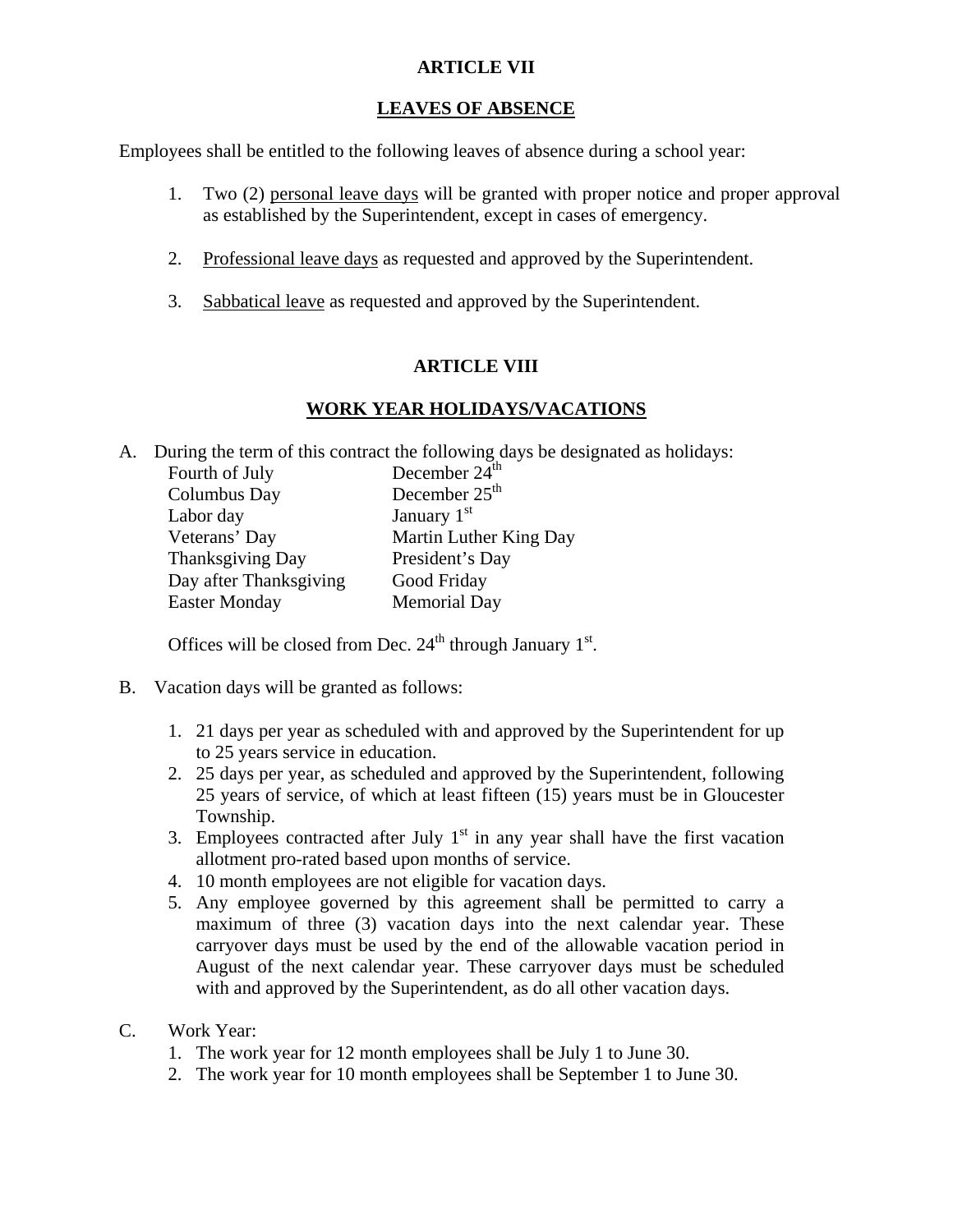#### **ARTICLE IX**

#### **INSURANCE PROTECTION**

- A. Any and all health/fringe benefits that may be offered to the GTEA will be provided to the members governed by this agreement.
- B. The Board of Education agrees to reimburse employees for personal property damages sustained while acting in the discharge of his/her duties within the scope of his/her employment up to a maximum not to exceed \$500.00. In the event the damage for personal property is to an automobile, the Board of Education's coverage shall be secondarily liable to the employee's personal policy; however, it is contemplated by the parties that the \$500.00 allowance may be utilized by the employee for deductible payments up to \$500.00.

## **ARTICLE X**

#### **PROFESSIONAL DEVELOPMENT**

- A. The Board of Education shall budget money for Professional Development to be used for reimbursement of professional dues, attendance at local workshops and national conferences, and tuition reimbursement as proportioned in Schedule B. The amounts to be budgeted are \$65,000 for 2007-2008, \$70,000 for 2008-2009, and \$75,000 for 2009- 2010.
- B. The number of employees who may be approved to attend a National Conference shall be 5. All those interested in attending such conferences shall submit a request to attend to the Superintendent. All requests should include the rationale and anticipated outcomes / benefits to the district. A joint selection committee of the Administration and Association shall screen all requests and recommend individuals to the Superintendent for final approval.
- C. Travel restrictions will be limited to regulations established for public law A-5 / N.J.A.S. 18A:11-12 or other applicable codes / regulations for New Jersey school employees.